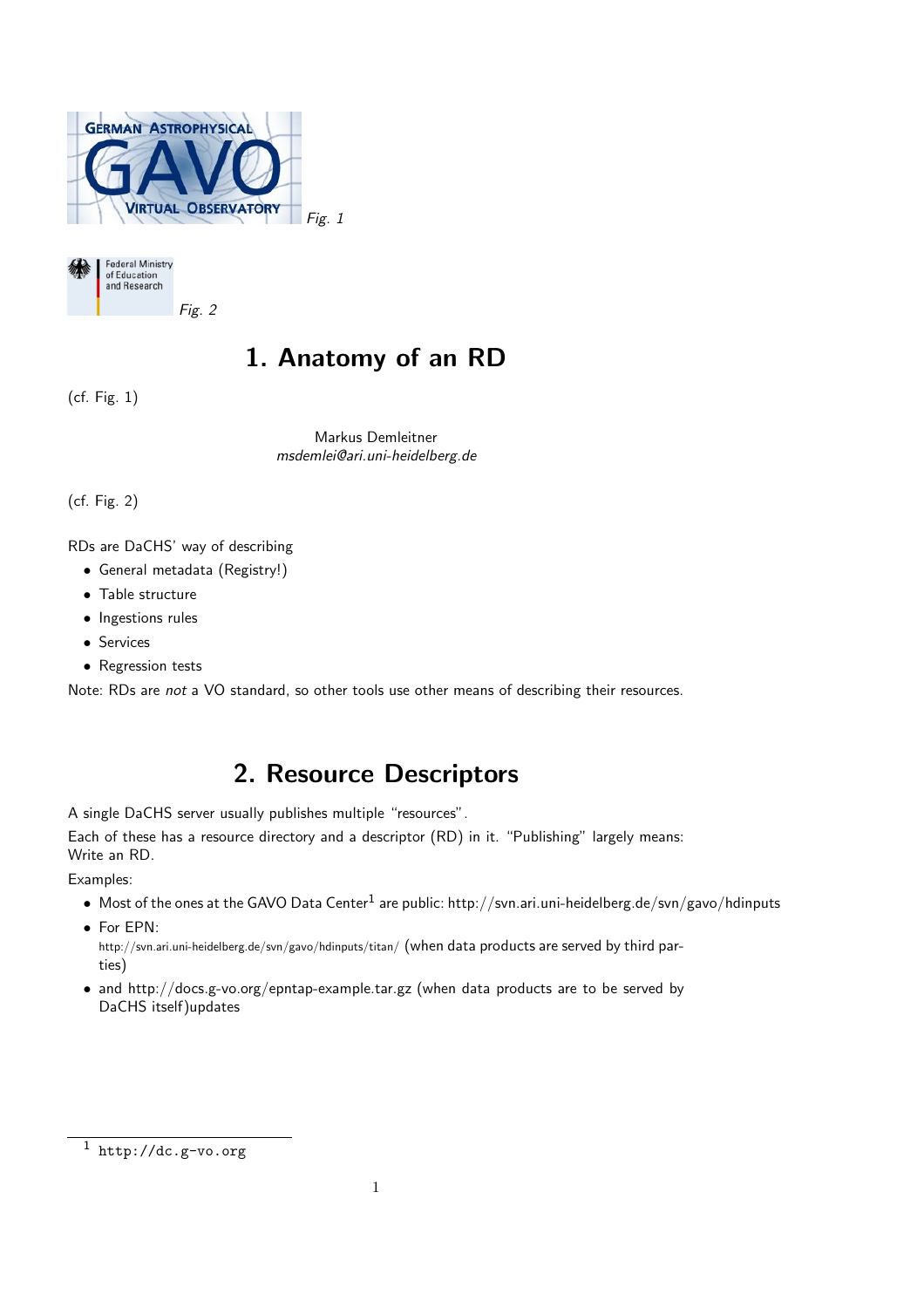#### 3. Global metadata

```
This lets DaCHS build information pages and Registry records
<resource schema="emi">
  <meta name="title">VLBI images of Lockman Hole radio sources</meta>
  <meta name="description" format="plain">
   These are 1.4GHz Very Long Baseline Interferometry
   images of 532 radio...
  <meta name="creator">
    <meta name="name">Middelberg, E.</meta>...
  <meta name="source">2013A&amp; A...551A..97M</meta>
  <meta name="coverage">
    <meta name="profile">Circle ICRS 163 57.5 1
     SpectralInterval TOPOCENTER 1.318 1.446...
    <meta name="waveband">Radio</meta>
  </meta>
  <meta name="creationDate">2013-04-09T12:57:26Z</meta>
  <meta name="subject">Techniques: interferometric</meta>
  <meta name="facility"> Very Long Baseline Array, operated
   by The National Radio Astronomy Observatory</meta>
```
RDs are written in XML and thus have a root element, the opening tag of which is shown here, too. It has a mandatory attribute called schema, which gives the DB schema and (here also) the name of the directory below DaCHS' inputs where it will look for data and other files (the "resource directory").

All this is taken from DaCHS' tutorial; to get the full RD and data to play with, refer to

http://docs.g-vo.org/DaCHS/tutorial.html#id3

### 4. Table Structure

Most DaCHS services work on top of a DB table, in this case containing the image metadata. Its definition looks like this:

```
<table id="main" onDisk="True">
  <mixin>//siap#pgs</mixin>
  <column name="object" type="text"
   ucd="meta.id"
   tablehead="Object"
   description="Source name as in
     2009MNRAS.397..281I (VizieR J/MNRAS/397/281)"
   verbLevel="1"/>
  ....
```
You define columns with rich metadata. most VO protocols are accompanied by a mixin, sets of columns, indices, and other table features required to implement the protocol.

Here, it's SIAP (image access) based on pgSphere.

You can, however, just enumerate your columns manually, too.

If you look at the sample RD, you'll notice a second mixin that exports the data to another table, obscore, that lets users query the data holdings via a standard table structure and TAP. That shows two things: a table can have multiple mixins, and mixins can have parameters.

The reference documentation shows what mixins are there and what their parameters are (of course, you can define mixins of your own; the element content of mixin is just a DaCHS-internal reference to an RD.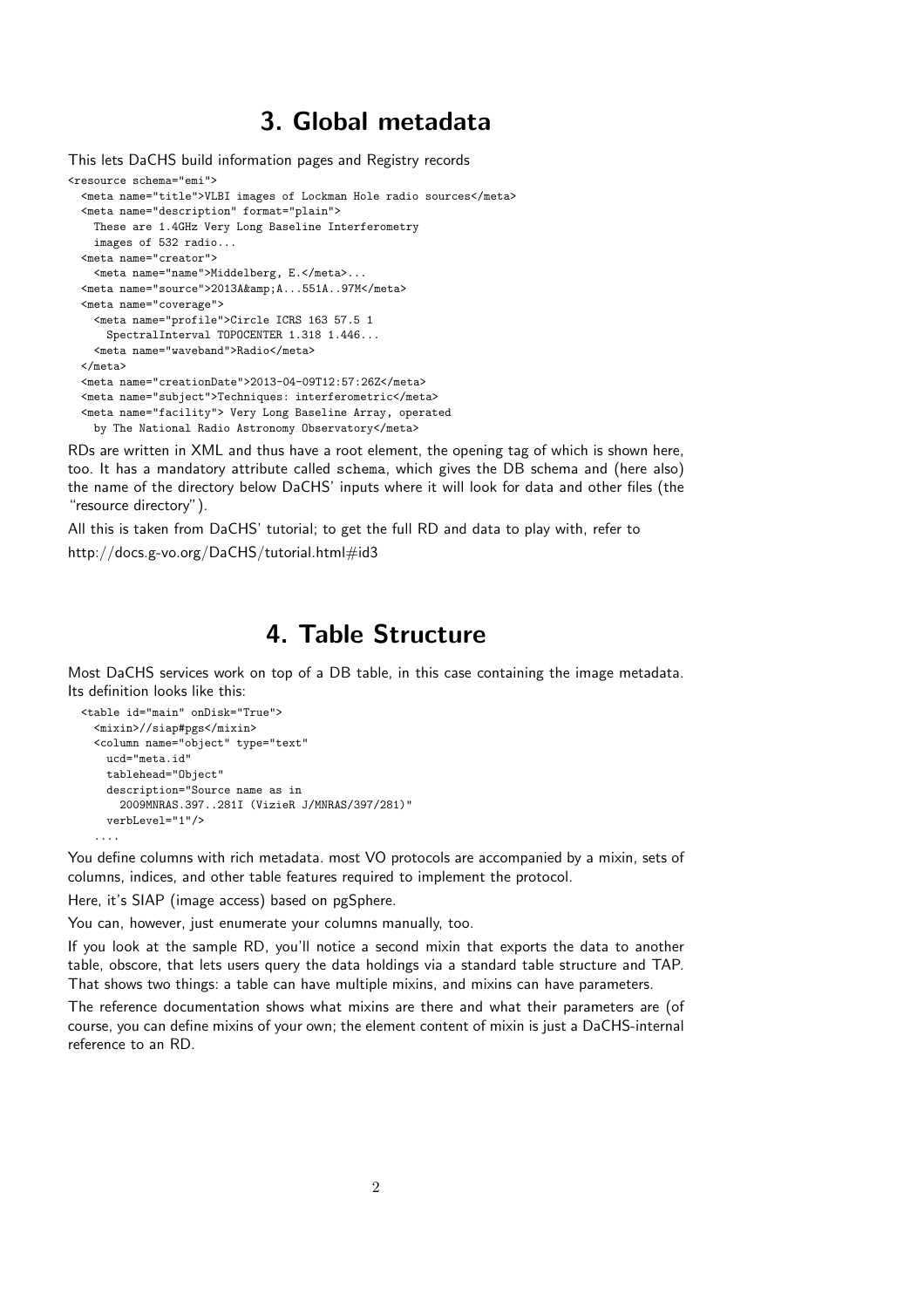#### 5. Ingestion Rules

```
These consist of data search paths, a "grammar", and mapping rules:
 <data id="import_main">
   <sources recurse="True">
     <pattern>data/*.fits</pattern>
   <fitsProdGrammar qnd="True">
     <rowfilter procDef="__system__/products#define">
       <bind key="table">"emi.main"</bind>
   <make table="main" >
     <rowmaker id="gen_rmk" idmaps="object, obsra, obsdec">
       <apply procDef="//siap#computePGS"/>
       <apply procDef="//siap#setMeta">
         <bind name="bandpassLo">0.207</bind>
          ...
       <apply name="fixObjectName"> ...
             import csv
             with open(rd.getAbsPath("res/namemap.csv")) as f:
               nameMap = dict(csv.reader(f))...<map key="weighting">\inputRelativePath.split("_")[-1][:-5]</map>
```
Mapping data is a complex business that frequently needs procedural instructions. For maintainability, being as prodecural as possible is highly desirable, though. DaCHS tries to satisfy both, letting you define your own "applys" (which can contain python code) and use python expressions in mappings, but giving you sensible defaults through features like idmaps and predefined applys; here, it's computing coverage and such from WCS (//siap#computePGS) and setting all kinds of non-WCS metadata (//siap#setMeta).

#### 6. Grammars

Grammars turn external data into a sequence for dictionaries. DaCHS comes with grammars for

- FITS headers and data
- PDS headers
- All kinds of text formats
- . . . and lots more

When nothing fits: Provide your own python code in customGrammar (extra file) or embedded-Grammar (in the RD).

When you have millions of rows: use "boosters" (directGrammars)